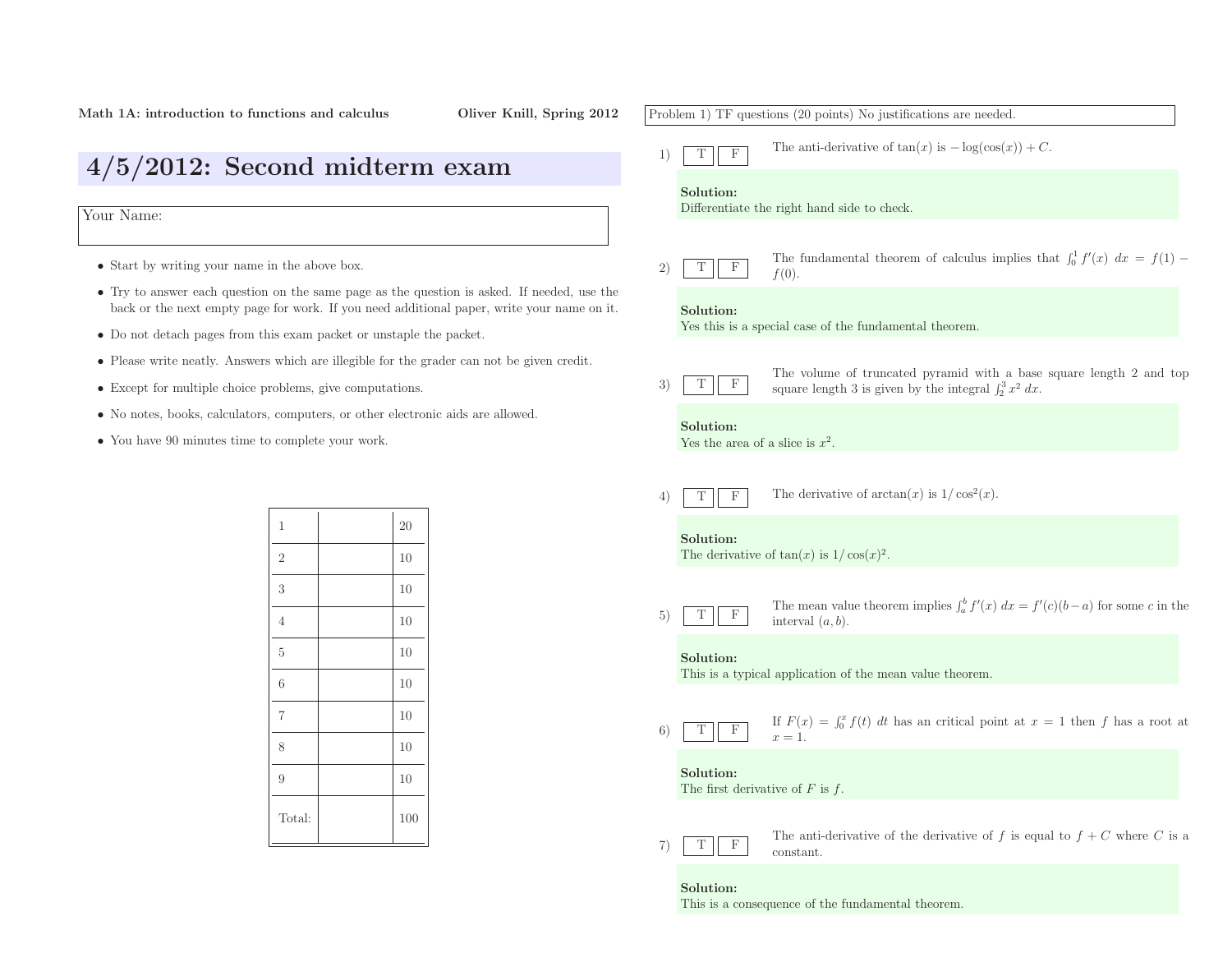|                 | F                                         | If we blow up a balloon so that the volume $V$ changes with constant rate,<br>then the radius $r(t)$ changes with constant rate.            | $15^{\circ}$ | $_{\rm F}$                     | An improper integral is an indefinite integral which does not converge.                                                                                                                |
|-----------------|-------------------------------------------|---------------------------------------------------------------------------------------------------------------------------------------------|--------------|--------------------------------|----------------------------------------------------------------------------------------------------------------------------------------------------------------------------------------|
|                 | Solution:                                 | This is a related rates problem. The balloon radius grows slower for large volumes.                                                         |              | Solution:                      | These two terms are easy to mix up. Improper means that we either have a discontinuity<br>of f or integrate over an infinite interval. Indefinite means that we do not specify bounds. |
|                 | $_{\rm F}$<br>Т                           | The identity $\frac{d}{dx} \int_5^9 f(x) dx = f(9) - f(5)$ holds for all continuous functions                                               | <b>16</b> )  | $\mathbf F$<br>T               | If $f(-5) = 0$ and $f(5) = 10$ then $f' = 1$ somewhere on $(-5, 5)$ .                                                                                                                  |
|                 | Solution:<br>We differentiate a constant. |                                                                                                                                             |              | Solution:                      | Yes this is the mean value theorem                                                                                                                                                     |
| 10 <sup>°</sup> | $_{\rm F}$<br>Т                           | Two surfaces of revolution which have the same cross section area $A(x)$ also<br>have the same volume.                                      | 17)          | $\boldsymbol{\mathrm{F}}$<br>T | The sum $\frac{1}{n}\sum_{k=0}^{n-1}\frac{k}{n} = \frac{1}{n}[\frac{0}{n} + \frac{1}{n} + \cdots + \frac{n-1}{n}]$ is a Riemann sum to the integral $\int_0^1 x \, dx$ .               |
|                 | Solution:                                 | This is Archimedes insight and true.                                                                                                        |              | Solution:                      | Yes, this is the Riemann sum.                                                                                                                                                          |
| 11              | $\mathbf{F}$<br>Т                         | If $x^2 + y^2 = 2$ and $x(t)$ , $y(t)$ depend on time and $x' = 1$ at $x = 1$ then<br>$u' = -1.$                                            | 18)          | $\mathbf F$<br>T               | The anti-derivative of $\operatorname{sinc}(x) = \sin(x)/x$ is equal to $\sin(\log(x)) + C$ .                                                                                          |
|                 | Solution:                                 | This is a simple example of related rates.                                                                                                  |              | Solution:                      | Differentiate the right hand side to see that this is not true                                                                                                                         |
| 12)             | $_{\rm F}$<br>Т                           | The identity $\int_2^9 7f(x) dx = 7 \int_2^9 f(x) dx$ is true for all continuous functions                                                  | 19)          | $\mathbf F$                    | The anti-derivative of $log(x)$ is $1/x + C$ .                                                                                                                                         |
|                 | Solution:                                 | Yes, we can take the 7 constant outside the integral.                                                                                       | 20)          | $\mathbf F$                    | We have $\int_0^x tf(t) dt = x \int_0^x f(t) dt$ for all functions f.                                                                                                                  |
| 13)             | $\mathbf{F}$<br>Т                         | The improper integral $\int_1^{\infty} 1/x \, dx$ in the sense that $\int_1^R 1/x \, dx$ converges for<br>$R \to \infty$ to a finite value. |              | Solution:                      | It is already false for the constant function $f(t) = 1$ .                                                                                                                             |
|                 | Solution:                                 | This is what we mean with the existence. But the integral does not exist.                                                                   |              |                                |                                                                                                                                                                                        |
| 14              | F                                         | If $f_c(x)$ has a local minimum at $x = 2$ for $c < 1$ and no local minimum<br>anywhere for $c > 1$ , then $c = 1$ is a catastrophe.        |              |                                |                                                                                                                                                                                        |

Solution:This is <sup>a</sup> definition.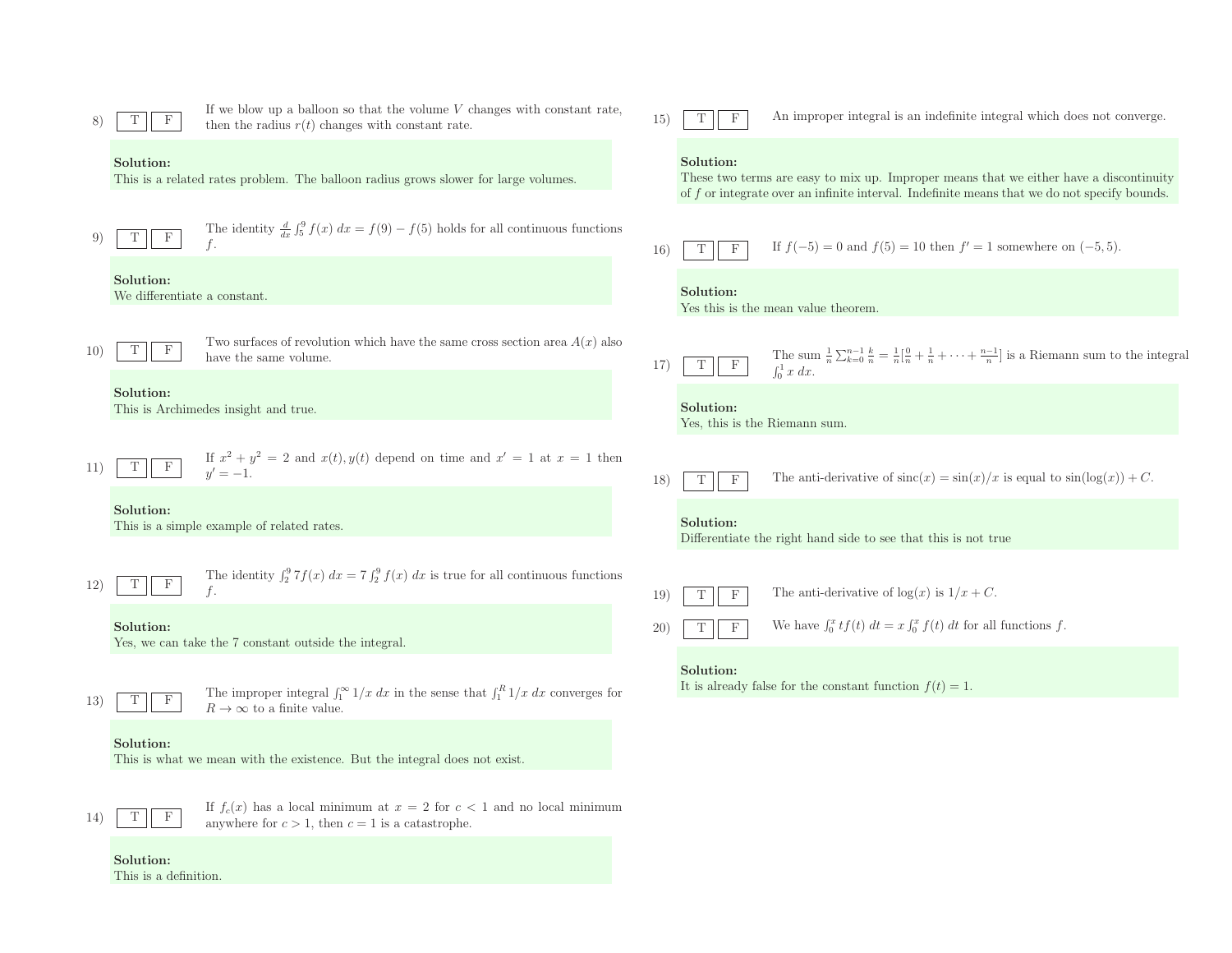# Problem 2) Matching problem (10 points) No justifications are needed.

a) (6 points) Match the integrals with the <sup>p</sup>ictures.



# Solution:

 1,2,3,4,5,6 (since the <sup>p</sup>icture numbering was not in order, the better of this or (4,3,2,1,4,5) was counted, if somebody would take <sup>1</sup> for the first <sup>p</sup>icture etc.

b) (4 points) Match the concepts: each of the <sup>4</sup> figures illustrates one of the formulas which are the centers of the **mind map** we have drawn for this exam:







| Formula                   | $Enter 1-4$ |
|---------------------------|-------------|
| $\int_{a}^{b} A(z) dz$    |             |
| $\int_a^b g(x) - f(x) dx$ |             |

| Formula.                               | Enter 1-4 |
|----------------------------------------|-----------|
| $\frac{d}{dx} \int_0^x f(t) dt = f(x)$ |           |
| сx<br>(t) $dt = f(x) - f(0)$           |           |
|                                        |           |

Solution:2,1 and 3,4

Problem 3) Matching problem (10 points) No justifications are needed.

a) (6 points) Match the volumes of solids.

| Integral                        | Enter 1-6 |
|---------------------------------|-----------|
| $\pi z^4 dx$                    |           |
| $\int_0^1 \pi z \, dz$          |           |
| $\int_0^1 \pi(4 + \sin(4z)) dz$ |           |

| Integral       | Enter 1-6 |
|----------------|-----------|
| $\pi e$<br>dz. |           |
| $\pi z^2 dz$   |           |
| $l_{z}$        |           |

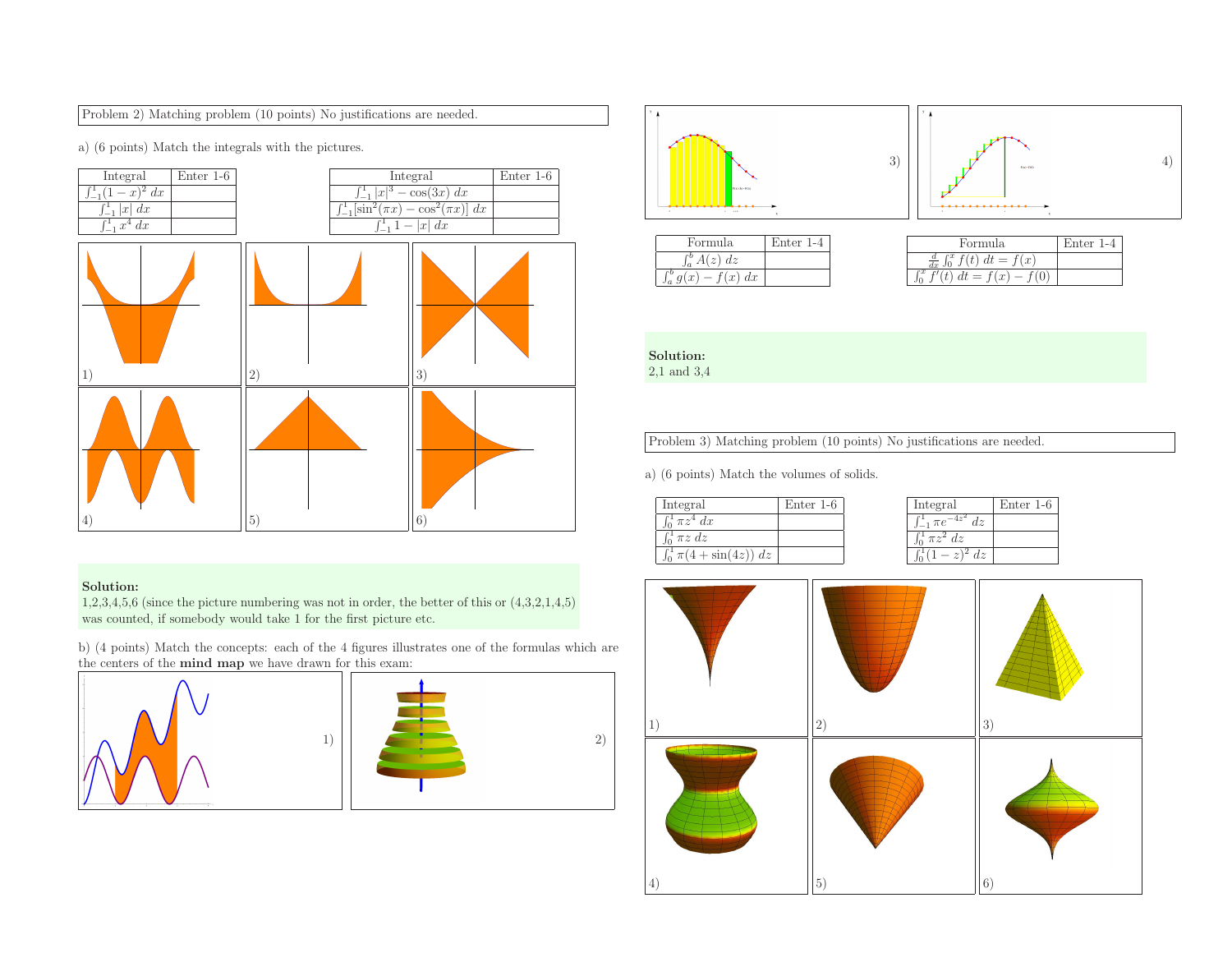# Solution:2,1,4 and 6,5,3.

b) (4 points) Fill in the missing word which links applications of integration.

The total cost is the **of the marginal cost**.

The probability density function is the of the cumulative distribution function.

The volume of a solid is the of the cross section area function.

The velocity of a ball is the **of the secondall** of the acceleration of the ball.

| The <b>infinity tower</b> in Dubai of height |
|----------------------------------------------|
| 330 meters has floors which can rotate.      |
| After much delay, it is expected to be       |
| completed this year. Inspired by the         |
| name "infinity", we build a new but          |
| twisted science center for which the side    |
| length of the square floor is                |

$$
l(z) = \frac{1}{1+z} .
$$

Find the volume of this new **Harvard** needle building which extends from 0 to  $\infty$ . We are the best!



## Solution:

derivative, antiderivative, antiderivative, antiderivative

Problem 4) Area computation (10 points)

Find the area of the region enclosed the graphs of  $y = x^4 - 12$  and  $y = 8 - x^2$ .

## Solution:

The two curves intersect at  $x = 2$  and  $x = -2$ .

$$
\int_{-2}^{2} x^4 - 12 - 8 + x^2 dx = x^5/5 - 12x - 8x + x^3/3 \Big|_{-2}^{2} = -16/3 - 64/5 + 80 = \frac{928}{15}
$$

Problem 5) Volume computation (10 points)

#### Solution:

The cross section area is  $A(z) = 1/(1+z)^2$ . The integral is

$$
\int_0^\infty \frac{1}{(1+z)^2} dz = -\frac{1}{1+z} \Big|_0^\infty = 1
$$

# Problem 6) Definite integrals (10 points)

Evaluate the following definite integrals. You should get <sup>a</sup> definite real number in each case.

a) (2 points)  $\int_0^\infty e^{-x} dx$ 

b) (3 points) 
$$
\int_0^1 x^{1/5} + x^3 dx
$$
.

c) (3 points) 
$$
\int_{-1}^{1} \frac{1}{1+x^2} \, dx
$$

d) (2 points)  $\int_0^{e-1} \frac{2}{1+x} dx$ 

Solution:a) <sup>1</sup> b) 13/12 c) π/<sup>2</sup>d) <sup>2</sup>